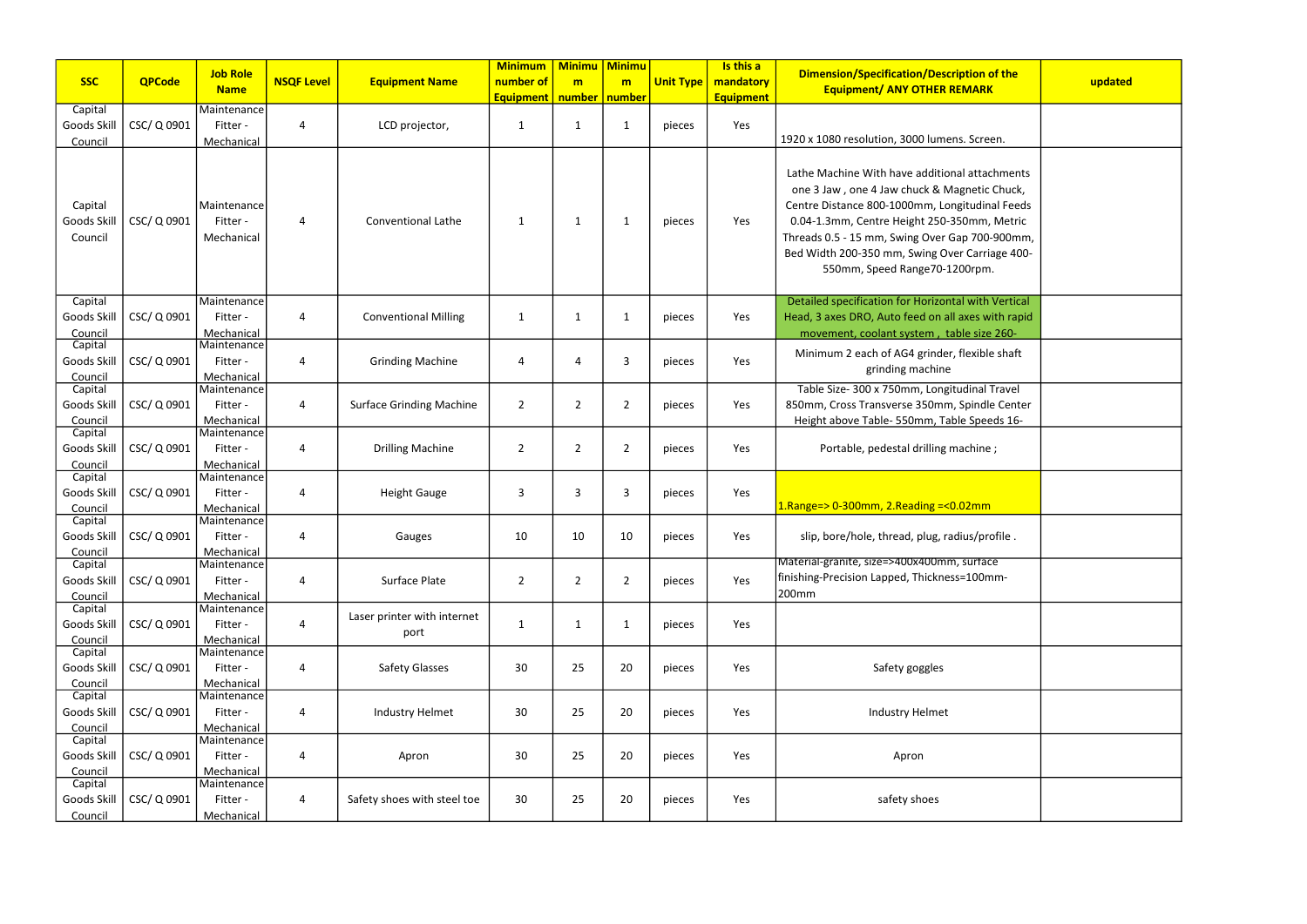| Capital            |             | Maintenance               |                         |                              |                |                |                |        |     |                                                     |  |
|--------------------|-------------|---------------------------|-------------------------|------------------------------|----------------|----------------|----------------|--------|-----|-----------------------------------------------------|--|
| Goods Skill        | CSC/Q0901   | Fitter -                  | $\overline{\mathbf{4}}$ | Industry hand gloves         | 30             | 25             | 20             | pieces | Yes | Industry hand gloves                                |  |
| Council            |             | Mechanical                |                         |                              |                |                |                |        |     |                                                     |  |
| Capital            |             | Maintenance               |                         |                              |                |                |                |        |     |                                                     |  |
| Goods Skill        | CSC/Q0901   | Fitter -                  | $\overline{\mathbf{4}}$ | Centre Punch                 | 5              | 5              | 5              | pieces | Yes |                                                     |  |
| Council            |             | Mechanical                |                         |                              |                |                |                |        |     |                                                     |  |
| Capital            |             | Maintenance               |                         |                              |                |                |                |        |     |                                                     |  |
| Goods Skill        | CSC/Q0901   | Fitter -                  | 4                       | <b>Combination Plier</b>     | 5              | 5              | 5              | pieces | Yes | 150-250mm length                                    |  |
| Council            |             | Mechanical                |                         |                              |                |                |                |        |     |                                                     |  |
| Capital            |             | Maintenance               |                         |                              |                |                |                |        |     |                                                     |  |
| Goods Skill        | CSC/Q0901   | Fitter -                  | $\overline{\mathbf{4}}$ | Number Punch                 | $\overline{2}$ | $\overline{2}$ | $\overline{2}$ | sets   | Yes |                                                     |  |
| Council            |             | Mechanical                |                         |                              |                |                |                |        |     |                                                     |  |
| Capital            |             | Maintenance               |                         |                              |                |                |                |        |     |                                                     |  |
| Goods Skill        | CSC/Q0901   | Fitter -                  | $\overline{\mathbf{4}}$ | <b>Scrap Box</b>             | $\overline{2}$ | $\overline{2}$ | $\overline{2}$ | boxes  | Yes |                                                     |  |
| Council            |             | Mechanical                |                         |                              |                |                |                |        |     |                                                     |  |
| Capital            |             | Maintenance               |                         |                              |                |                |                |        |     |                                                     |  |
| Goods Skill        | CSC/Q0901   | Fitter -                  | 4                       | Generator Set                | $\mathbf{1}$   | $\mathbf{1}$   | $\mathbf{1}$   | pieces | Yes | Must be Able to take load of all machines at a time |  |
| Council            |             | Mechanical                |                         |                              |                |                |                |        |     |                                                     |  |
| Capital            |             | Maintenance               |                         |                              |                |                |                |        |     |                                                     |  |
| Goods Skill        | CSC/ Q 0901 | Fitter -                  | 4                       | Lever dial for work offset   | $\mathsf{3}$   | $\overline{3}$ | 3              | pieces | Yes |                                                     |  |
| Council            |             | Mechanical                |                         | setting                      |                |                |                |        |     |                                                     |  |
| Capital            |             | Maintenance               |                         |                              |                |                |                |        |     |                                                     |  |
| Goods Skill        | CSC/Q0901   | Fitter -                  | $\overline{\mathbf{4}}$ | Tool storage drawer          | 3              | $\overline{3}$ | 3              | pieces | Yes |                                                     |  |
| Council            |             | Mechanical                |                         |                              |                |                |                |        |     |                                                     |  |
| Capital            |             | Maintenance               |                         |                              |                |                |                |        |     |                                                     |  |
| Goods Skill        | CSC/Q0901   | Fitter -                  | 4                       | Inside caliper for measuring | 3              | $\mathbf{3}$   | $\mathbf{3}$   | pieces | Yes | 150-300mm                                           |  |
| Council            |             | Mechanical                |                         | ID grooves                   |                |                |                |        |     |                                                     |  |
| Capital            |             | Maintenance               |                         |                              |                |                |                |        |     |                                                     |  |
| Goods Skill        | CSC/ Q 0901 | Fitter -                  | 4                       | First aid kit                | $\mathbf{1}$   | $\mathbf{1}$   | $\mathbf 1$    | pieces | Yes |                                                     |  |
| Council            |             | Mechanical                |                         |                              |                |                |                |        |     |                                                     |  |
| Capital            |             | Maintenance               |                         |                              |                |                |                |        |     |                                                     |  |
| Goods Skill        | CSC/Q0901   | Fitter -                  | 4                       | Standard test gauges         | 1              | $\mathbf{1}$   | $\mathbf{1}$   | pieces | Yes |                                                     |  |
|                    |             |                           |                         |                              |                |                |                |        |     |                                                     |  |
| Council<br>Capital |             | Mechanical<br>Maintenance |                         |                              |                |                |                |        |     |                                                     |  |
| Goods Skill        | CSC/ Q 0901 | Fitter -                  | 4                       | Jigs and fixtures            | 3              | $\overline{3}$ | $\mathbf{3}$   | pieces | Yes |                                                     |  |
|                    |             |                           |                         |                              |                |                |                |        |     |                                                     |  |
| Council<br>Capital |             | Mechanical<br>Maintenance |                         |                              |                |                |                |        |     |                                                     |  |
|                    | CSC/ Q 0901 | Fitter -                  |                         |                              |                |                |                |        |     |                                                     |  |
| Goods Skill        |             |                           | 4                       | Insulation testers           | $\mathbf{1}$   | $\mathbf{1}$   | $\mathbf{1}$   | pieces | Yes |                                                     |  |
| Council<br>Capital |             | Mechanical<br>Maintenance |                         |                              |                |                |                |        |     |                                                     |  |
|                    |             |                           |                         |                              |                |                |                |        |     |                                                     |  |
| Goods Skill        | CSC/ Q 0901 | Fitter -                  | $\overline{\mathbf{4}}$ | Calibrated weights           | $\mathbf{1}$   | $\mathbf{1}$   | $\mathbf{1}$   | pieces | Yes |                                                     |  |
| Council            |             | Mechanical                |                         |                              |                |                |                |        |     |                                                     |  |
| Capital            |             | Maintenance               |                         |                              |                |                |                |        |     |                                                     |  |
| Goods Skill        | CSC/ Q 0901 | Fitter -                  | 4                       | Dead weight tester           | $\mathbf{1}$   | $\mathbf{1}$   | $\mathbf{1}$   | pieces | Yes |                                                     |  |
| Council            |             | Mechanical                |                         |                              |                |                |                |        |     |                                                     |  |
| Capital            |             | Maintenance               |                         |                              |                |                |                |        |     |                                                     |  |
| Goods Skill        | CSC/ Q 0901 | Fitter -                  | 4                       | Gyroscope                    | $\mathbf{1}$   | $\mathbf{1}$   | $\mathbf{1}$   | pieces | Yes |                                                     |  |
| Council            |             | Mechanical                |                         |                              |                |                |                |        |     |                                                     |  |
| Capital            |             | Maintenance               |                         |                              |                |                |                |        |     |                                                     |  |
| Goods Skill        | CSC/ Q 0901 | Fitter -                  | $\overline{\mathbf{4}}$ | Measuring tape               | $\mathsf{3}$   | 3              | 3              | pieces | Yes |                                                     |  |
| Council            |             | Mechanical                |                         |                              |                |                |                |        |     |                                                     |  |
| Capital            |             | Maintenance               |                         |                              |                |                |                |        |     |                                                     |  |
| Goods Skill        | CSC/ Q 0901 | Fitter -                  | 4                       | Allen keys                   | 3              | 3              | $\mathsf{3}$   | pieces | Yes |                                                     |  |
| Council            |             | Mechanical                |                         |                              |                |                |                |        |     |                                                     |  |

| try hand gloves                |  |
|--------------------------------|--|
|                                |  |
| 250mm length                   |  |
|                                |  |
|                                |  |
| load of all machines at a time |  |
|                                |  |
|                                |  |
| 50-300mm                       |  |
|                                |  |
|                                |  |
|                                |  |
|                                |  |
|                                |  |
|                                |  |
|                                |  |
|                                |  |
|                                |  |
|                                |  |